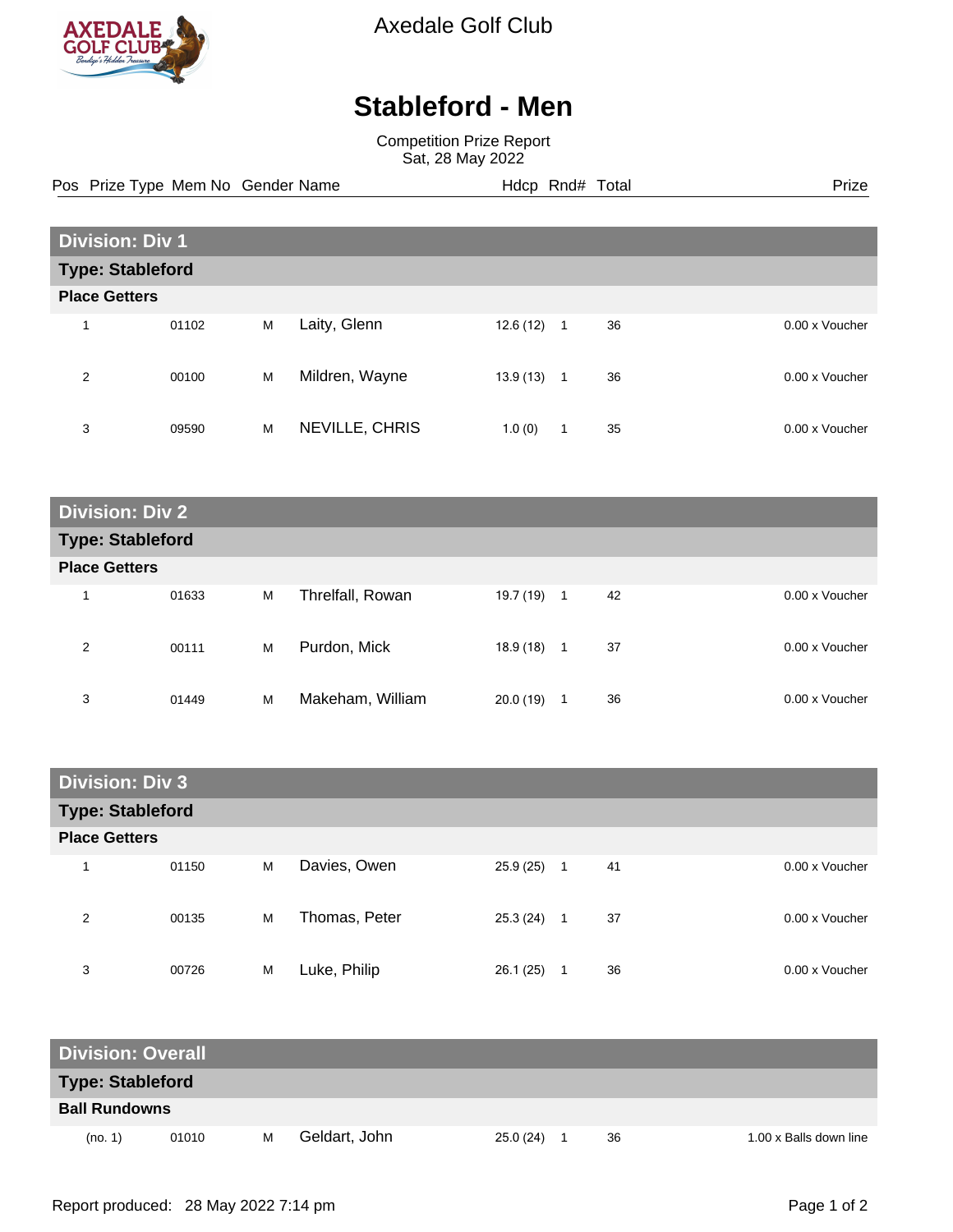| Prize                  |    |                | Hdcp Rnd# Total |                    |   |       | Pos Prize Type Mem No Gender Name |  |
|------------------------|----|----------------|-----------------|--------------------|---|-------|-----------------------------------|--|
| 1.00 x Balls down line | 36 | $\overline{1}$ | 26.8(26)        | Pompei, Domenic    | M | 00114 | (no. 2)                           |  |
| 1.00 x Balls down line | 35 | $\overline{1}$ | 24.1(23)        | Manley, Rick       | M | 01257 | (no. 3)                           |  |
| 1.00 x Balls down line | 34 | $\overline{1}$ | 22.8 (22)       | Pannell, Peter     | M | 01252 | (no. 4)                           |  |
| 1.00 x Balls down line | 34 | $\overline{1}$ | 19.9 (19)       | Watson, Andrew     | M | 00513 | (no. 5)                           |  |
| 1.00 x Balls down line | 34 | $\overline{1}$ | 21.1(20)        | Rogers, Eric       | M | 00119 | (no. 6)                           |  |
| 1.00 x Balls down line | 34 | $\overline{1}$ | 18.5(17)        | Hamilton, Greg     | M | 01152 | (no. 7)                           |  |
| 1.00 x Balls down line | 33 | $\overline{1}$ | 11.0(10)        | Fiske-Kealy, Harry | M | 00814 | (no. 8)                           |  |